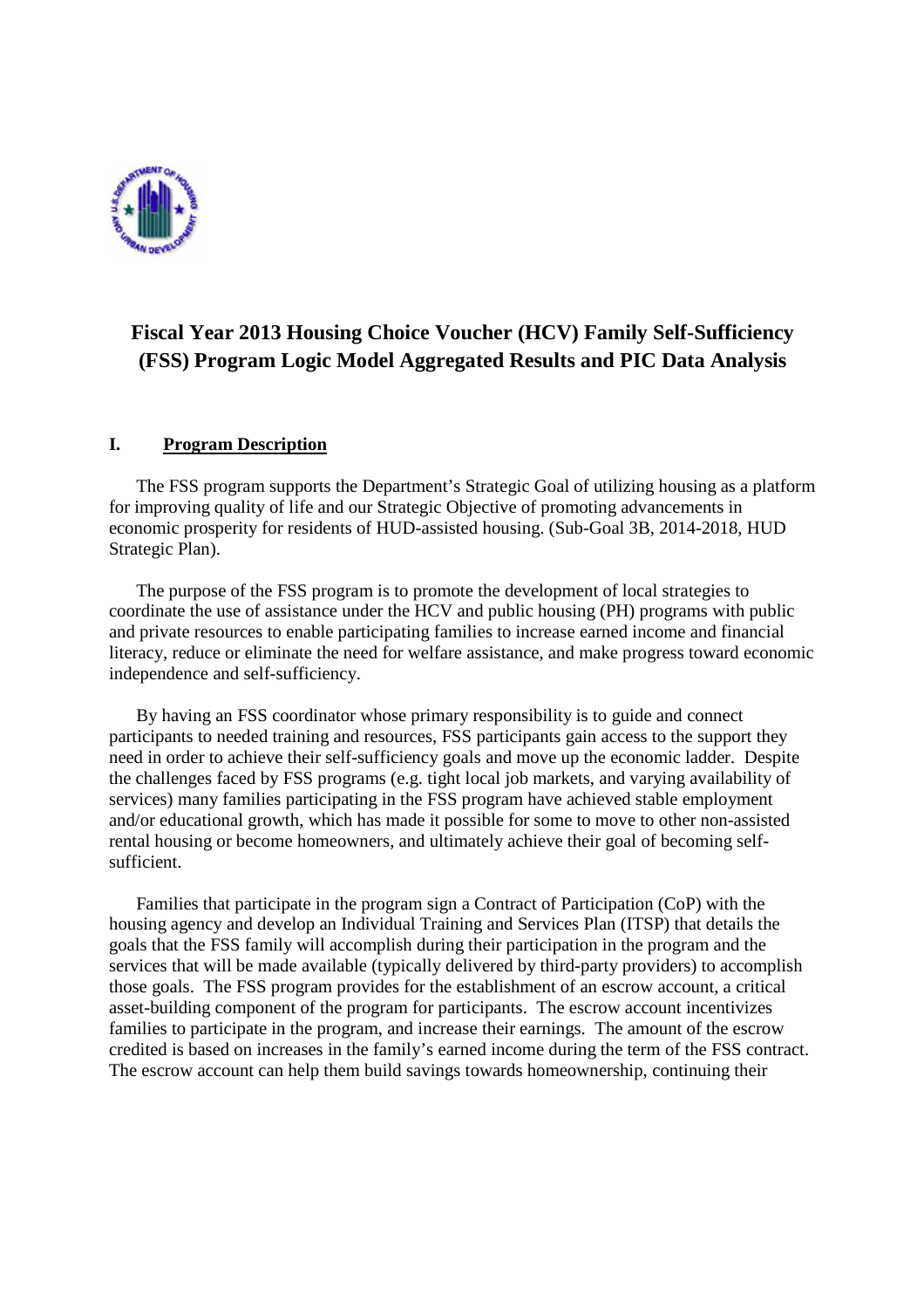education, or other goals, and can be accessed when the family's contract has been completed. Under certain circumstances, an FSS family may receive an interim disbursement of escrow.

Each FSS PHA is required to establish a Program Coordinating Committee (PCC). The PCC assists the PHA in securing commitments and resources from public and private organizations for the operation of the FSS program within the PHA's area. The PCC also assists with the development of an FSS Action Plan and implementation the program.

#### **II. FSS Data Sources: PIC and the Logic Model**

#### **A. Public and Indian Housing Information Center (PIC):**

The primary data collection tool HUD uses for the FSS program is PIC. Although there are some data collection and quality issues with the PIC system, it provides some of the best data available, and is used as effectively as possible to assess the program. Another benefit of PIC is that, when functioning properly, FSS-based information can be paired with wage data collected for standard rent calculation purposes for each family. For this reason, HUD has used PIC-generated information in its Congressional Justifications for the FSS programs.

Following is the data provided from PIC in the FY2016 Congressional Justification, which covers FY2014:

- Over 72,000 households actively participated in the program  $(59,000+)$  in the Housing Choice Voucher program and 13,000+ in Public Housing).
- 4,382 families successfully completed their FSS contracts and graduated (3,808 in Housing Choice Voucher FSS and 574 in Public Housing FSS).
- 100 percent of graduating families did not require temporary cash assistance (TANF/welfare). This is a requirement that families must achieve in order to be eligible to graduate from the program.
- $\bullet$  56<sup>1</sup> percent of participants that had been in the program for at least one year show an increase in earned income (57 percent in Housing Choice Voucher FSS and 53 percent from Public Housing FSS). Average escrow at graduation for those with a positive escrow balance was approximately \$6,600.
- 1,401 or 32.6 percent of graduates exited rental assistance within one year of graduation; 1,177 or 31.53 percent from Housing Choice Voucher, and 224 or 40 percent from Public Housing.
- 485 or 11.3 percent graduating families went on to purchase a home; 401 or 10.74 percent from Housing Choice Voucher, and 84 or 15 percent from Public Housing.

 $<sup>1</sup>$  Since the Congressional Justifications were published, a coding error was discovered. The correct percentage of participants that had been in</sup> the program for at least one year with an increase in earned income is 71%. HUD's Office of Policy Development and Research (PD& R) is in the process of assessing the validity of PIC income data for future use.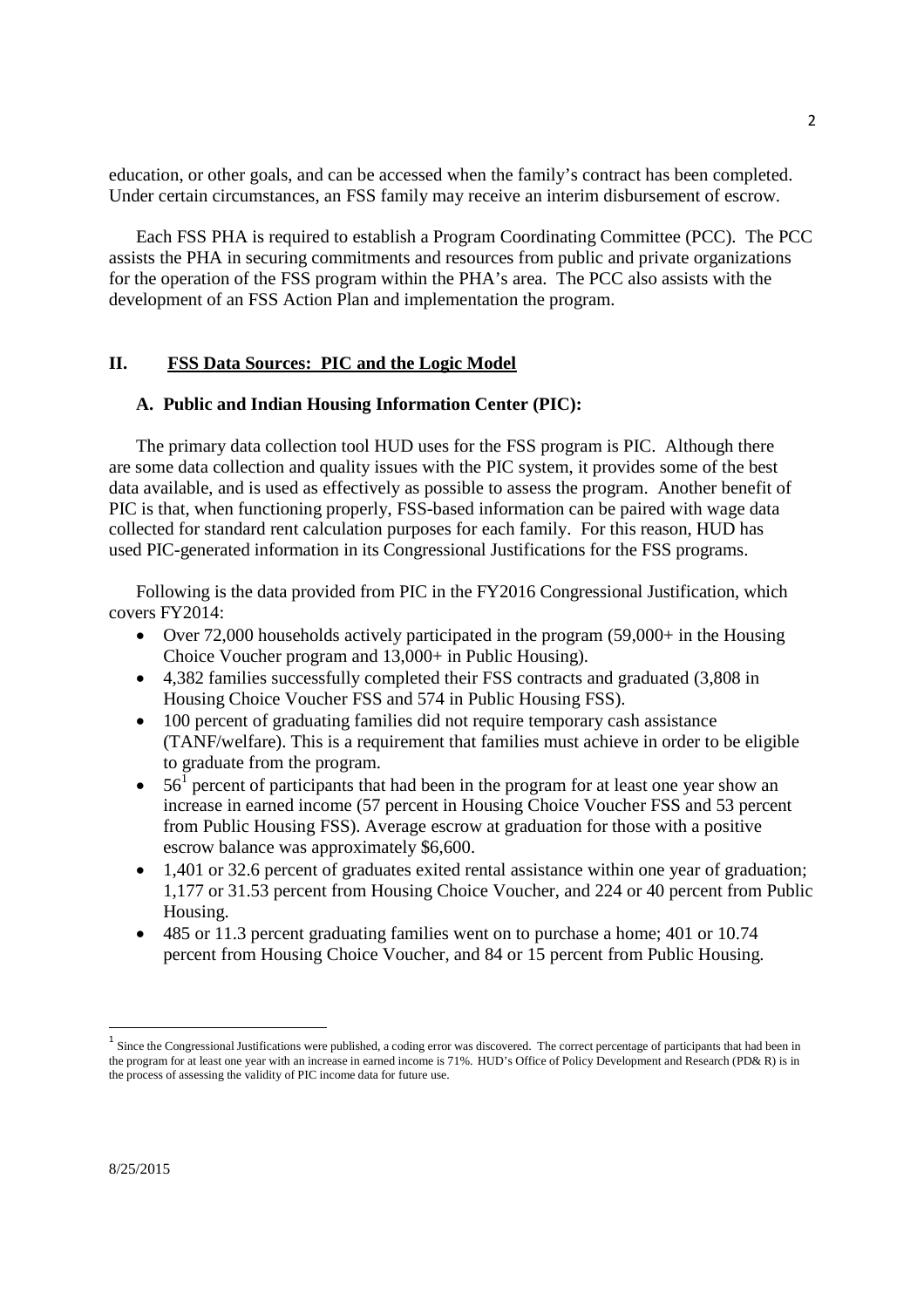#### **B. Logic Model:**

As a secondary data collection and evaluation tool, HUD uses an electronic **Logic Model** (LM), built using a Microsoft Excel platform. The LM was a tool selected by HUD to be used in all of its grant programs and it was approved by the Office of Management and Budget. The LM is intended to measure outcomes and the efficiency and effectiveness of grantees. As part of their annual performance reporting responsibilities, grantees are required to submit a completed LM report. The LM report shows actual accomplishments (in comparison to initial projections) for a set of HUD-determined services/activities and outcomes. The report also includes answers to a set of Program Management Questions. The LM report is an annual report due to the local HUD field office no later than 30 days after the ending date of the PHA's one-year funding increment. LM report data covers what was accomplished during the grantee's one-year funding term.

While the tool itself is useful, the form was initially found to be confusing for grantees, and the method used to collect and extract the data was cumbersome for both grantees and HUD staff. In response to a GAO report on the FSS program<sup>2</sup>, HUD significantly streamlined the LM, reducing the **number of services** (from over 50 to 26) and the **number of outcomes** (from over 40 to 15). Services center around 9 areas: child care, education, employment, financial literacy, health, housing, service coordination, training, and transportation. And, outcomes center around 4 areas: education, employment, financial literacy, and housing. In addition, HUD made reporting on each of the activities and outcomes mandatory.

HUD has also conducted a comprehensive training and issued guidance, which it made available to all grantees in March 2014. The LM guidance and training were developed in an effort to achieve consistency in reporting. The LM guidance provides detailed instructions on how each measure is to be counted and the training provided an overview of the LM process, as well as step-by-step instructions on how to complete the LM. The LM guidance and training can be found at the following address:

http://portal.hud.gov/hudportal/HUD?src=/program\_offices/public\_indian\_housing/programs/hc v/fss

The first set of reports using the modified LM have been collected and analyzed. Data from 99% (636 out of 640) PHAs whose LMs were due January 30, 2015 is presented here, and covers the reporting period of January 1, 2014 to December 31, 2014. There were a total of 671 PHAs awarded FY 2013 HCV FSS funding; therefore, 95% of the total number of PHAs funded under the FY 2013 HCV FSS NOFA are represented in this report.<sup>3</sup>

<sup>&</sup>lt;sup>2</sup> GAO-13-581, HUD Data on Self-Sufficiency Programs Should Be Improved (Published 8/2013)

<sup>&</sup>lt;sup>3</sup> Not all LM reports are due to HUD at the same time. The due date is based on the ending date of the PHA's funding term. While most FSS LM reports for HCV participants were due January 31, 2015, some are due after that date.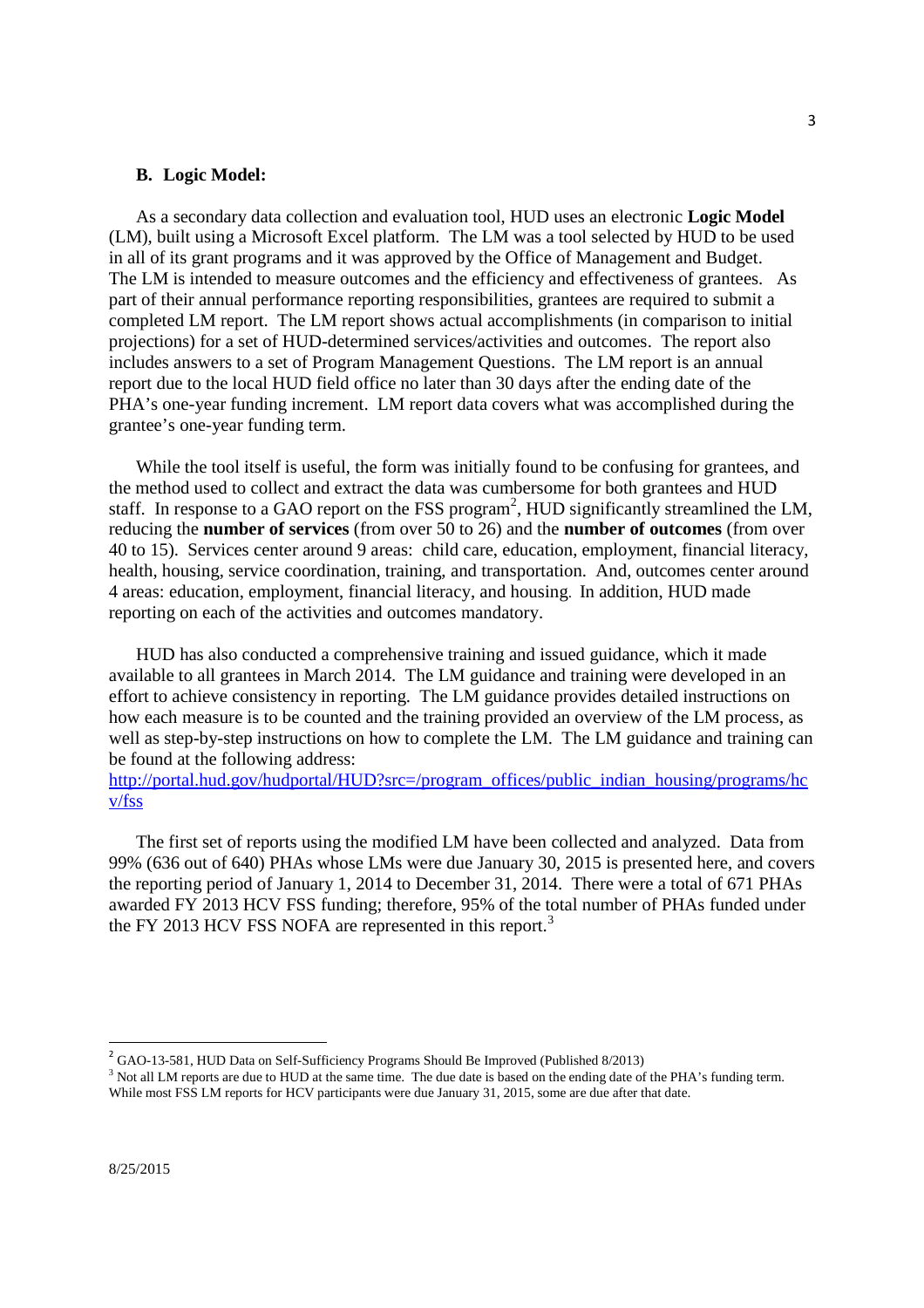#### **III. PIC Analysis**

HUD has analyzed the information that is provided on the FSS Report - Section 17 of the HUD-50058 Tenant Characteristics Report and submitted through PIC. HUD initially chose four PIC metrics to use to determine high vs. low performance. These metrics are represented in the box below.

- **Rate of increased earned income**: the percentage of FSS participants that have experienced an increase in earned income. HUD will use the definition in the preceding sentence, instead of the dollar amount of the increase, due to wage variations across the country. Additionally, HUD would use this definition, instead of measuring the rate of change (e.g., average earned income increased by 30% at the PHA) because rate of change cannot be measured for families who started with no earned income.
- **Graduation rate**: the percentage of FSS participants that exited the FSS program after completing their contract.
- **Rate of exit without graduation:** the percentage of FSS participants that exited the FSS program without completing their contract.
- **Forfeiture rate**: the amount of escrow forfeited by FSS participants divided by total FSS participants. Escrow is forfeited when the participant fails to graduate from the program.

As the program office began to work with HUD's Policy Development and Research (PD&R) statistics experts, it became apparent that the best way to use the PIC data to determine the strength of a program was to create a score that took into account the first three and not include the fourth because the correlations were spurious.

PD&R reviewed all participants that had an entrance report, progress report or exit report within the prior seven years (based on the fact that FSS Contracts of Participation are generally five to seven years), so the "universe" included graduates, people who had left the program without graduating for whatever reason and participants that were still in the program. The score was weighted 40% for graduation, 30% for non-graduate leavers and 30% for rate of increased earned income. This analysis does not include MTW agencies, as their PIC reporting requirements had been different for many years. Further details on the relative scores for high and low performers can be seen in Appendix A.

It should be noted that the Department has not yet undertaken an analysis based on program size, average number of years in the program, nor by taking into account the strength of the economy in the area around the PHA. It must also be kept in mind that all reports are based on PHA self-reporting. HUD plans to distribute the results as another method of encouraging PHAs to properly report their data into the PIC system.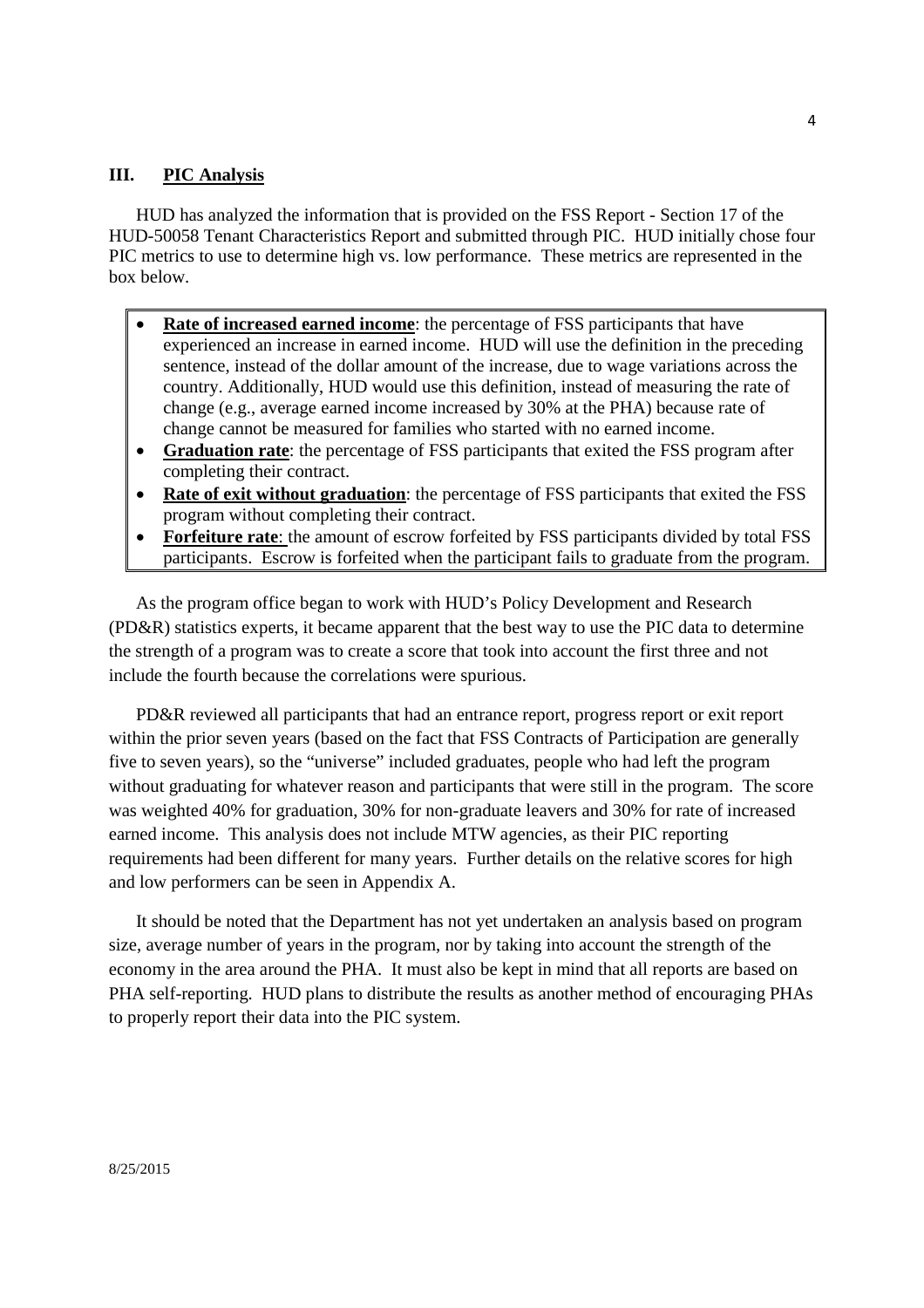#### **IV. Logic Model Data Limitations**

This report does not include data on PH residents participating in FSS because those grants were on a different funding cycle. However, the HCV data presented reflects 81% of all FSS participants, and serves as a strong test for this analysis. Starting with FY2014 awards, all grants were combined to include PH residents and HCV participants, and to the extent practicable, will be moved to the same funding cycle. HUD will analyze FY2014 Logic Model data, which represents combined FSS programs, once they are submitted in early 2016.

It is also important to note that this data is an aggregation of PHA-level data, and does not contain individual-level data/results. This data is not intended to, and cannot be used to, track the progress of a particular family from year to year, or to know the intensity of services to a particular family, and cannot directly link particular services to specific outcomes.

#### **V. Logic Model Results –Outcomes and Services**

#### **A. Outcomes:**

The LM includes fifteen outcomes that fall in four broad categories: **(**1) Education, (2) Employment, (3) Financial Literacy, and (4) Housing. Two of those categories (Housing and Financial Literacy) are counted by households, and the other two categories (Education and Employment) are counted by individuals.

The following tables reflect the outcomes for 54,100 households and 58,150 individuals who participated in FSS during the period covered in this report (January 1, 2014-December 31,  $2014$ ). <sup>4</sup> Note that for housing outcomes, the report reflects only graduates (4,524) because we would not expect to see housing outcomes for participants that are still in the program.

Please also note that some categories have more sub-categories than others. For example, the employment and education categories have 11 subcategories between them. In contrast, the financial literacy and housing outcome categories have 4 subcategories between them. For further drill-down, including how projections compare to what was actually accomplished, please see Appendix C below.

The table below shows the count and percentages for each outcome category tracked by the LM grouped by individuals and households. Each outcome category is then analyzed separately in the sections below. The data below indicates that most FSS programs are focusing on employment-related services and outcomes.

<sup>&</sup>lt;sup>4</sup> Note that the number of households and individuals does not include any families that had their initial enrollment during this period (12,831) because it is not expected that these families will have achieved any outcomes.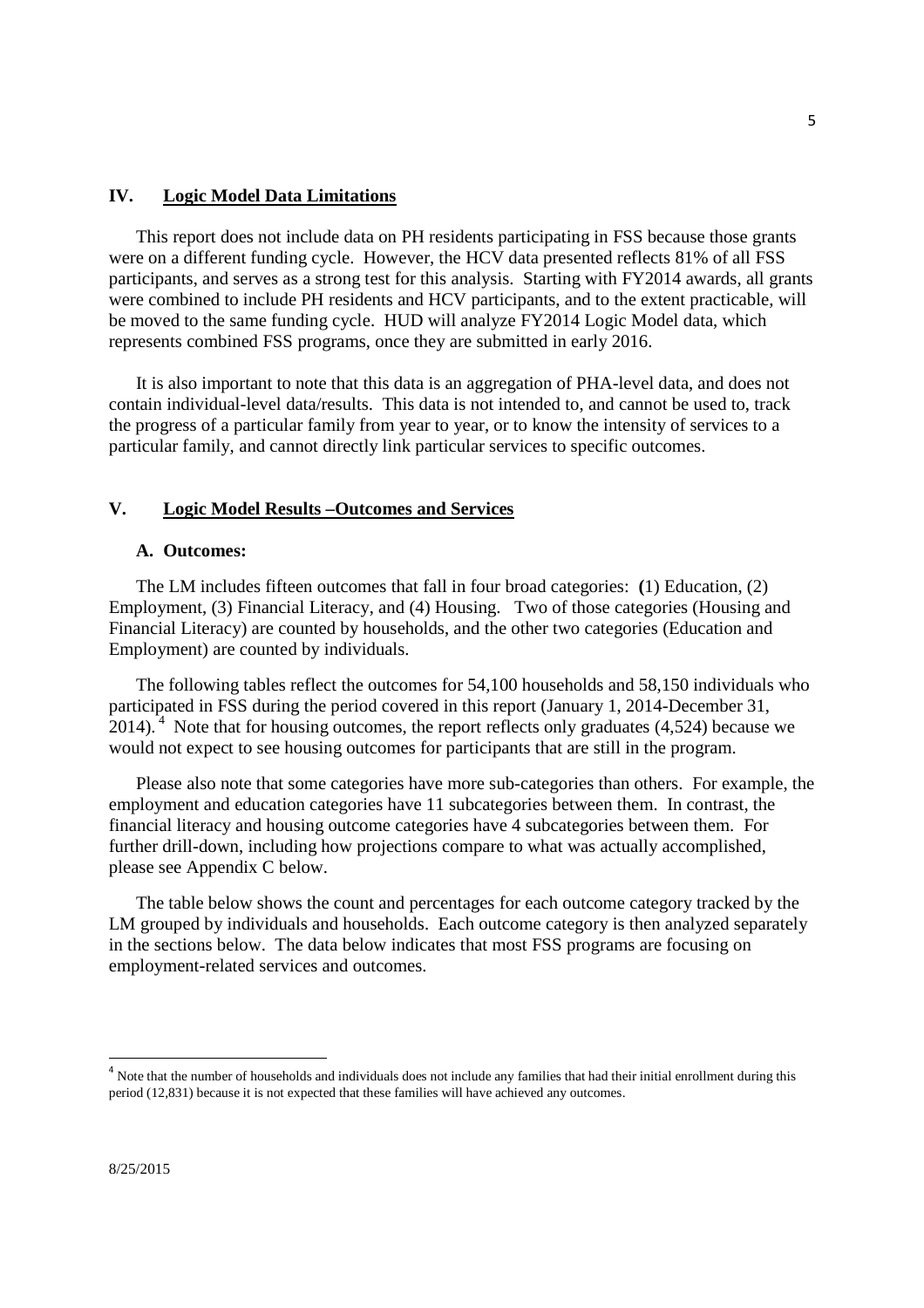

**N= 54,100 (Households); N=58,150 (people);**

**\* Note that the for housing outcomes, the N=4,524 (FSS Graduates)**

#### **1. Employment Outcomes:**

Over 39,000 individuals achieved an employment related outcome by either obtaining employment (or apprenticeship), achieving a promotion or a new job that resulted in an increased hourly wage, increasing from part-time to full-time employment, maintaining employment for more than one year, and/or obtaining employer provided health benefits for the first time during the reporting period (or maintaining them from a previous period). The chart below breaks down the employment outcomes by type.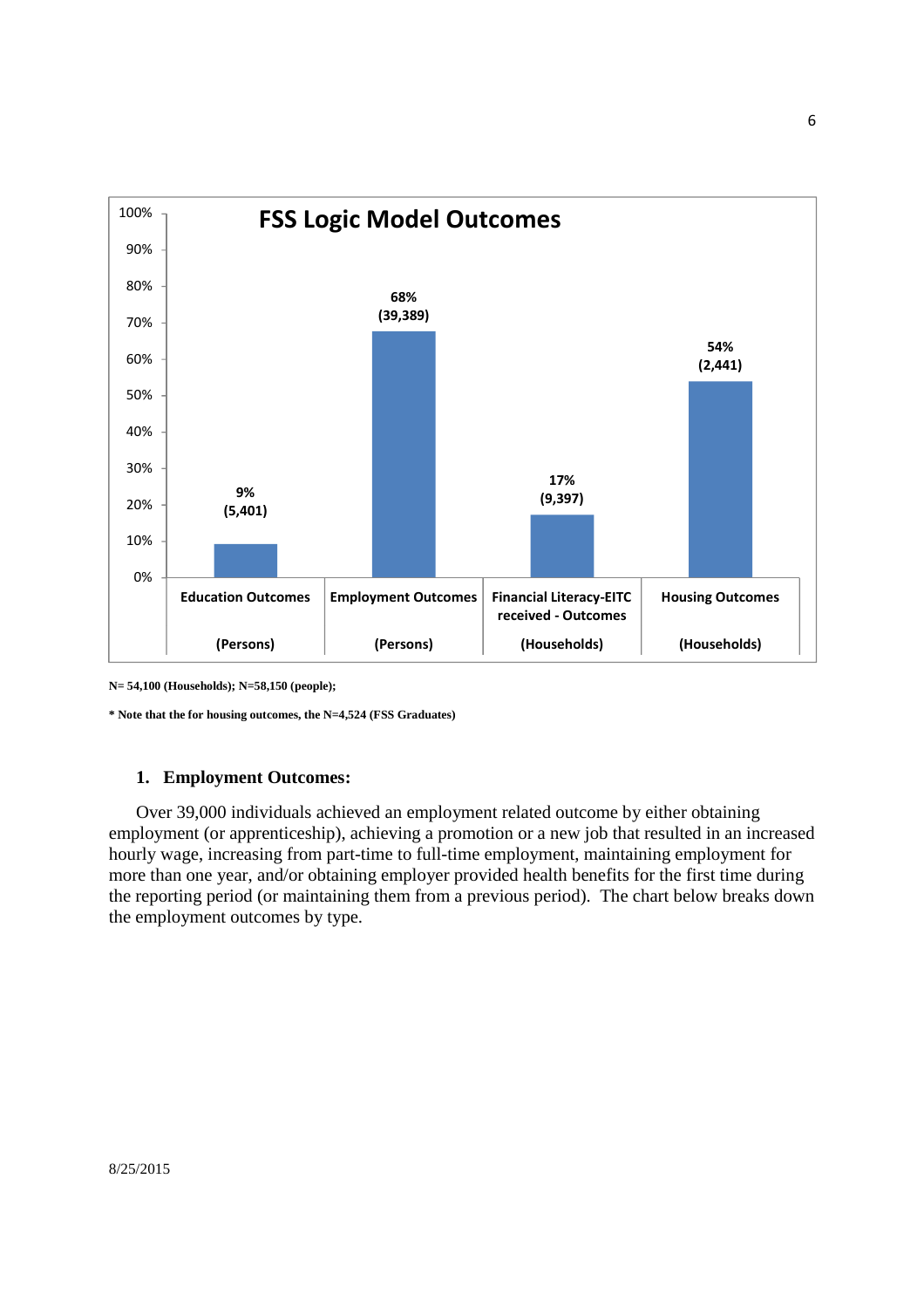

#### **2. Education Outcomes:**

5,401 people achieved an education related outcome, by either receiving a Bachelor's or Associates degree, a certification from technical school, a GED or high school diploma, and/or completing adult basic education or English as a Second Language (ESL) classes. The chart below breaks down education outcomes by type.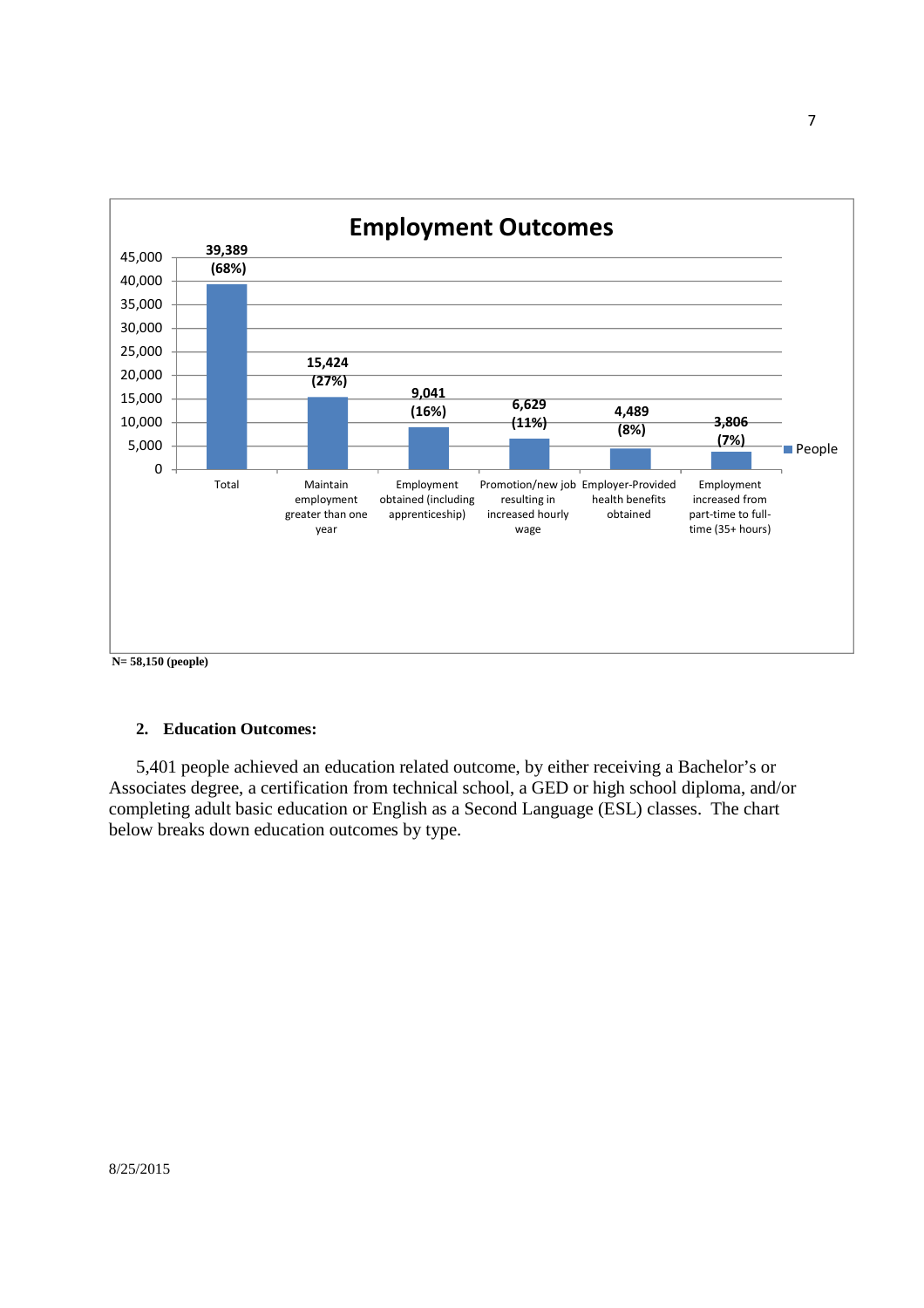

**N= 58,150 (people)**

#### **3. Financial Literacy Outcomes**

There is only one outcome tracked for Financial Literacy – that is the number of households that receive the Earned Income Tax Credit (EITC). Out of 54,100 households that received FSS services, 9,397 (17%) received the EITC, a refundable tax credit for working people with low and moderate income that reduces amount of tax owed and may provide a refund. Research has shown that EITC offers a short-term safety net enabling families to stay above the poverty line, promoting work and encouraging asset building and saving [Center for Law and Social Policy, 2013].

#### **4. Housing Outcomes:**

Of 4,524 families who graduated during this report's period<sup>5</sup>, nearly 2,500 households (or 54%) achieved a housing outcome, by either no longer needing housing choice voucher assistance due to increases in their earned income, or purchasing a home with or without HCV homeownership assistance. In the reporting period, 776 households purchased a home. Roughly half purchased a home with HCV homeownership assistance and half purchased a home without further HUD assistance. The chart below breaks down housing-related outcomes by type.

<sup>&</sup>lt;sup>5</sup> As explained earlier on this report, only graduates (4,524) are reflected for housing outcomes because we would not expect to see housing outcomes for participants that are still in the program.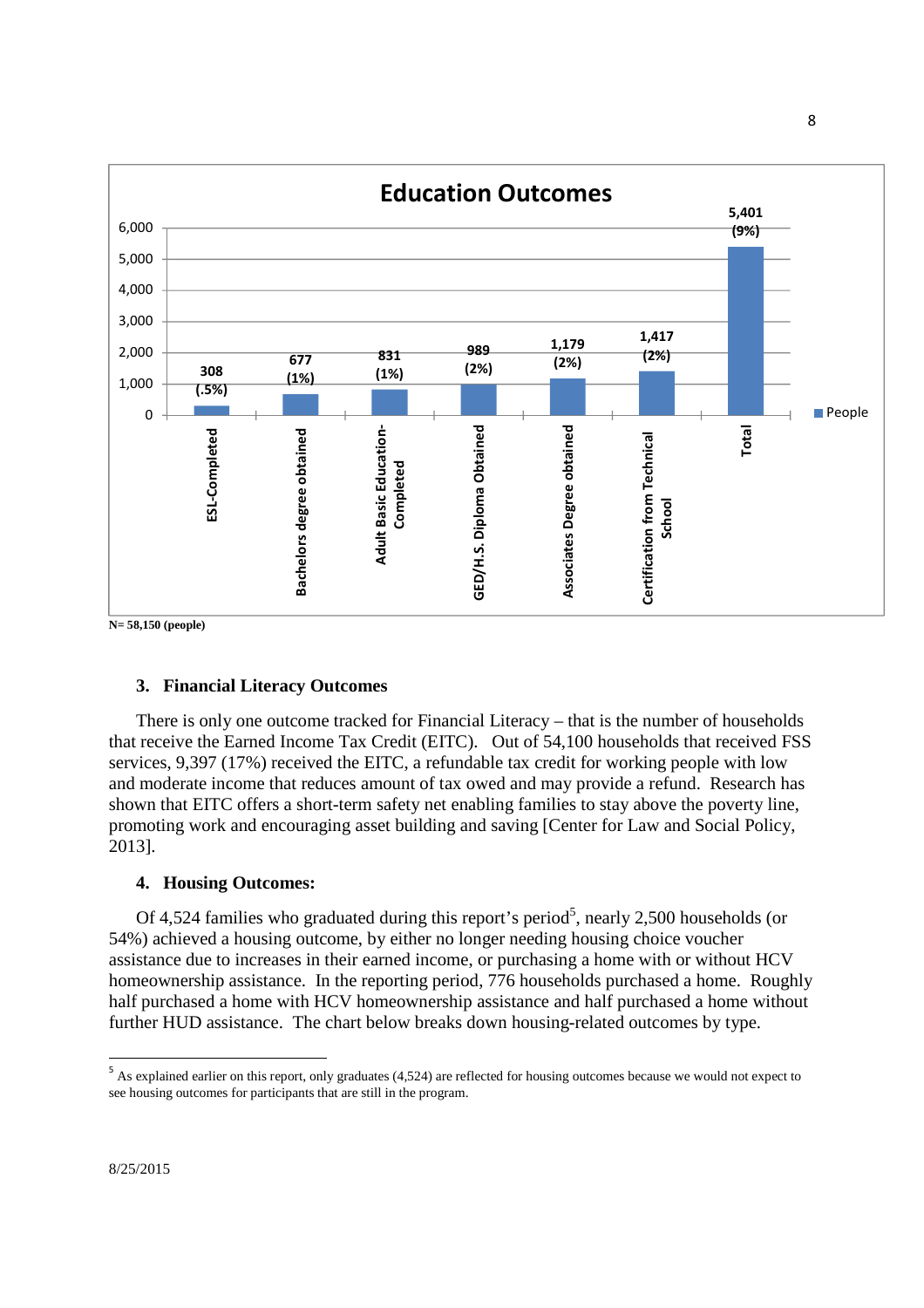

**N= 4,524 (FSS graduates)**

#### **B. Services and Activities:**

A key component to families becoming self-sufficient is access to supportive services. Though services for FSS program participants are not funded by HUD, the FSS Program Coordinator establishes relationships with community partners, makes referrals to service providers, and follows up with participants to ensure that their goals can be fulfilled and that the needs of participants are met.

The LM tracks 26 types of services or activities that center around nine categories: (1) Child Care, (2) Education, (3) Employment, (4) Financial Literacy, (5) Health, (6) Housing, (7) Service Coordination, (8) Training and (9) Transportation. A total of  $58,150^6$  individuals received service coordination during the one-year period of January 1, 2014-December 31, 2014.

The table below shows the count and percentages of services by category type.<sup>7</sup> Section V.B.1 below goes into further detail for those service categories that have more than one subcategory. See Appendix B for a summary of all services/activities, including how projections compare to what was actually accomplished.

<sup>&</sup>lt;sup>6</sup>The number of families who had their initial enrollment during this period are not included in this number.

 $7$  The "Service Coordination" category, which is included as a service in the LM, is not included in the table below because this category provides a count of participants in the program and not a specific service/activity per se.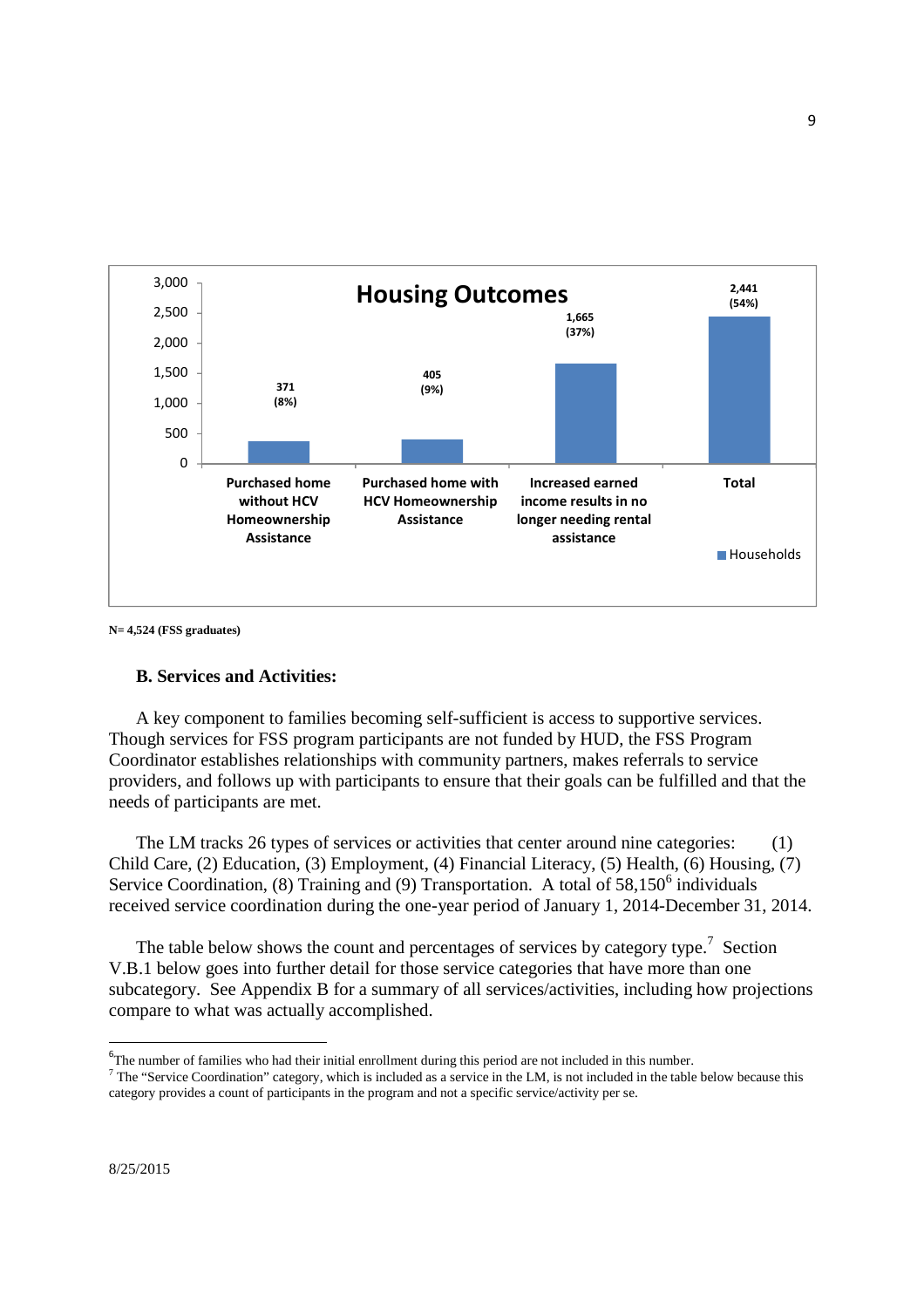Please note that this data reflects participants at all phases of the program, and with various service needs. Therefore, we would not expect to see 100% outcomes in any service category. Furthermore, the data/counts are higher in some service categories because there are several services offered under the category. For example, there are five types of Financial Literacy services (i.e., classroom education, establishing escrow or Individual Development Account (IDA) accounts, tax preparation and individual counseling), while there is only one Transportation related service. Additionally, the same household/individual may be counted in more than one service/activity.



**N=54,100 (Households); N=58,150 (People).**

#### **1. Analysis of Service/Activity Subcategories.**

Below is a breakdown for each service category that has more than one subcategory. Services without subcategories are not illustrated below. Services without subcategories include Child Care, Housing-Homeownership Counseling, Transportation, and Employment-Job Retention.

The charts below show the number of participants that participated in a particular service subcategory as a percentage of all participants in that service category. It also shows the number of participants that participated in a particular service subcategory as a percentage of all participants. A complete summary of services, including sub-categories, is found in Appendix B.

**<sup>\*</sup>Please note that households/individuals may be counted in more than one service/activity. Also note that the chart above reflects participants at all phases of the program, and with various service needs. Therefore, we would not expect to see 100% outcomes in any service category.**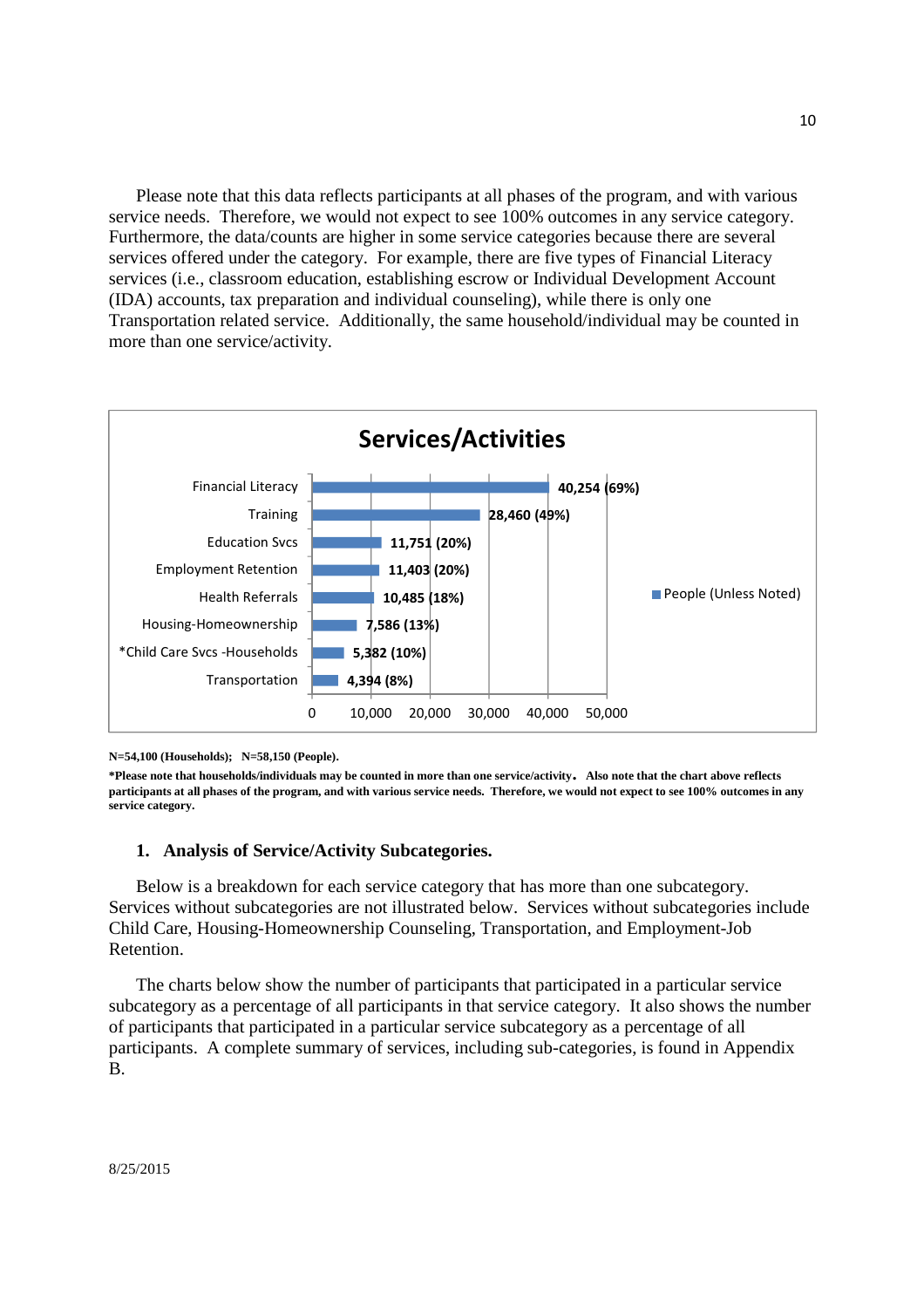

**N=11,751 (All persons that participated in education services); Total # of People receiving services=58,150**

**\*Please note that the chart above reflects participants at all phases of the program, and with various service needs. Therefore, we would not expect to see 100% outcomes in any service category.**



**N=40,254 (All persons that participated in financial literacy services); Total # of People receiving services=58,150**

**\*Please note that the chart above reflects participants at all phases of the program, and with various service needs. Therefore, we would not expect to see 100% outcomes in any service category.**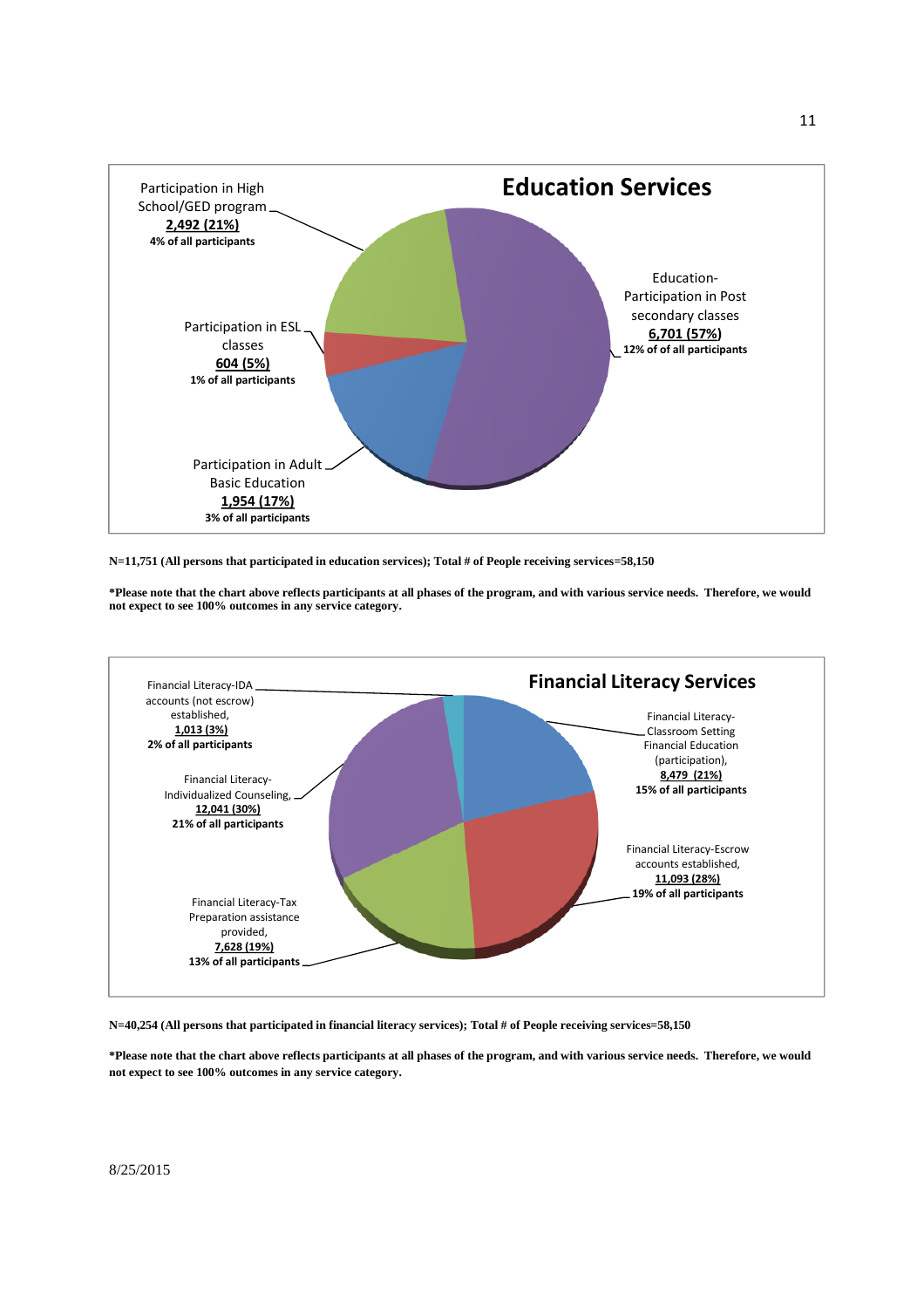

**N=10,485 (All persons that participated in health referral services); Total # of People receiving services=58,150**

**\*Please note that the chart above reflects participants at all phases of the program, and with various service needs. Therefore, we would not expect to see 100% outcomes in any service category.**



**N=28,460 (All persons that participated in training services); Total # of People receiving services=58,150**

**\*Please note that the chart above reflects participants at all phases of the program, and with various service needs. Therefore, we would not expect to see 100% outcomes in any service category.**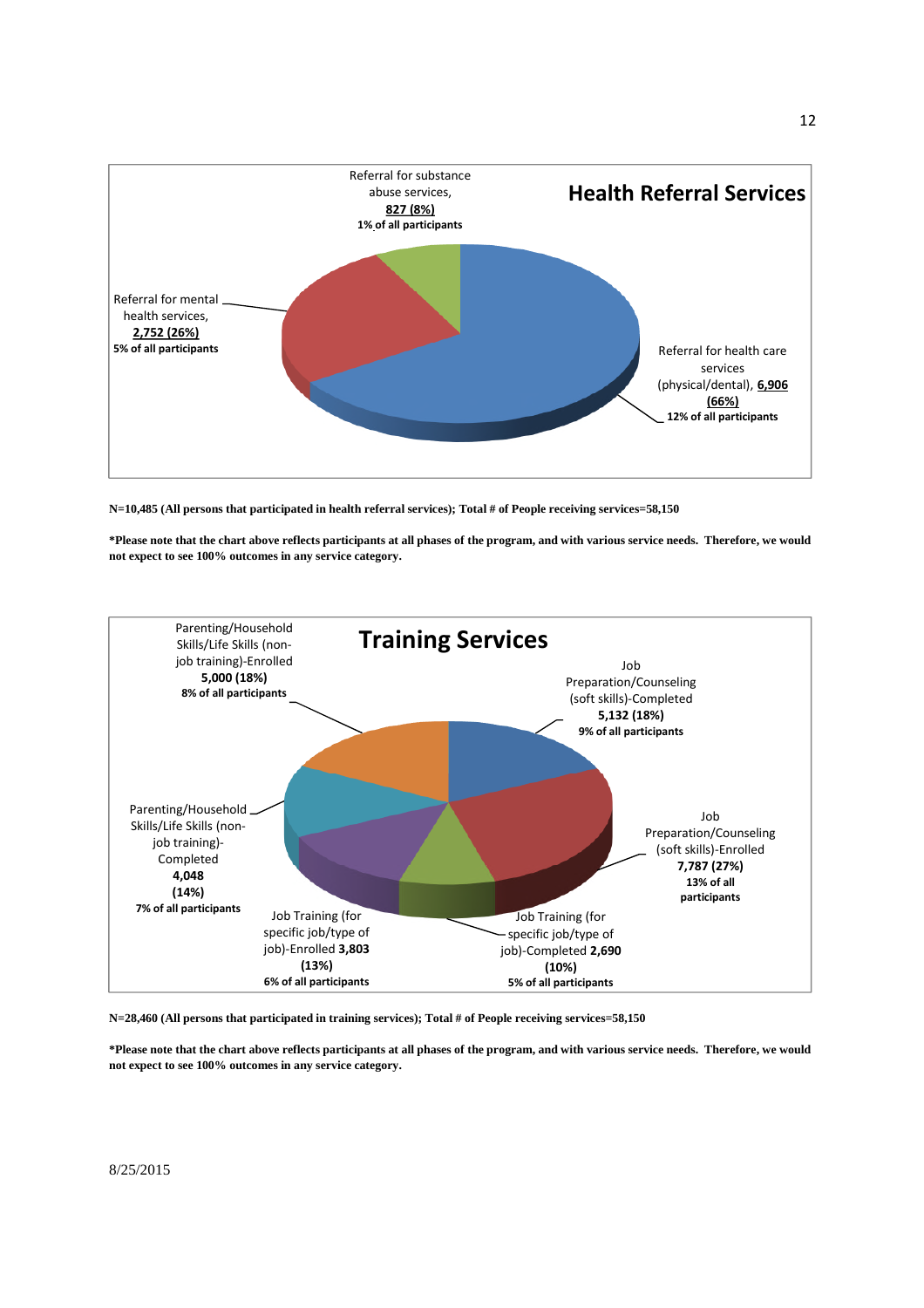#### **VI. Concluding Statement and Next Steps**

Through the FSS program, PHAs are utilizing HUD assistance to increase economic security and self-sufficiency for individuals and families across the country. PHAs administering the FSS program continue to provide linkages to a variety of education, employment, financial literacy, health, transportation, training, child care, and other social services that lead to positive employment, health, education and economic outcomes. The FSS program offers a tremendous opportunity for participants to become free from welfare assistance, improve employment opportunities, and gain financial stability.

Starting with the FY 2014 LM submissions, the Department will establish baselines that can be used by PHAs to compare their own results with that of their peers. The 2014 LMs will provide a better gauge because they will contain, for the first time, FSS data for both public housing and HCV participants within the same LM. The Department is considering establishing these baselines by calculating averages for each service and each outcome. The Department is also considering taking FSS program size into account in determining the baselines. The analysis above and any future analysis of LM data is limited by the fact that it is self-reported by PHAs. The Department continues to work with PHAs to ensure that reporting is consistent and complete.

The Department has dedicated funds in Fiscal Year 2015 for Technical Assistance (TA) for the FSS program. A significant outcome of the TA will be to help the Department establish strong performance measurements and identify best practices that can be shared among all FSS grantees. In addition to identifying best practices and performance measurements, this TA will also create training tools that will be disseminated to FSS programs (both existing and new) with the goal of "moving the needle" on FSS program outcomes. In the interim, the Department has assembled reports from FSS practitioners on key practices that have led to successful outcomes (this report will be made available soon on HUD's website under the FSS webpage). Also, the Department is conducting a longitudinal randomized-control study on FSS that will result in empirical evidence on the outcomes and best practices of FSS programs. Results are expected in 2018.

Prepared by: Amaris Rodriguez – OPHVP Darrin Dorsett – OPHVP Anice Chenault – OPHI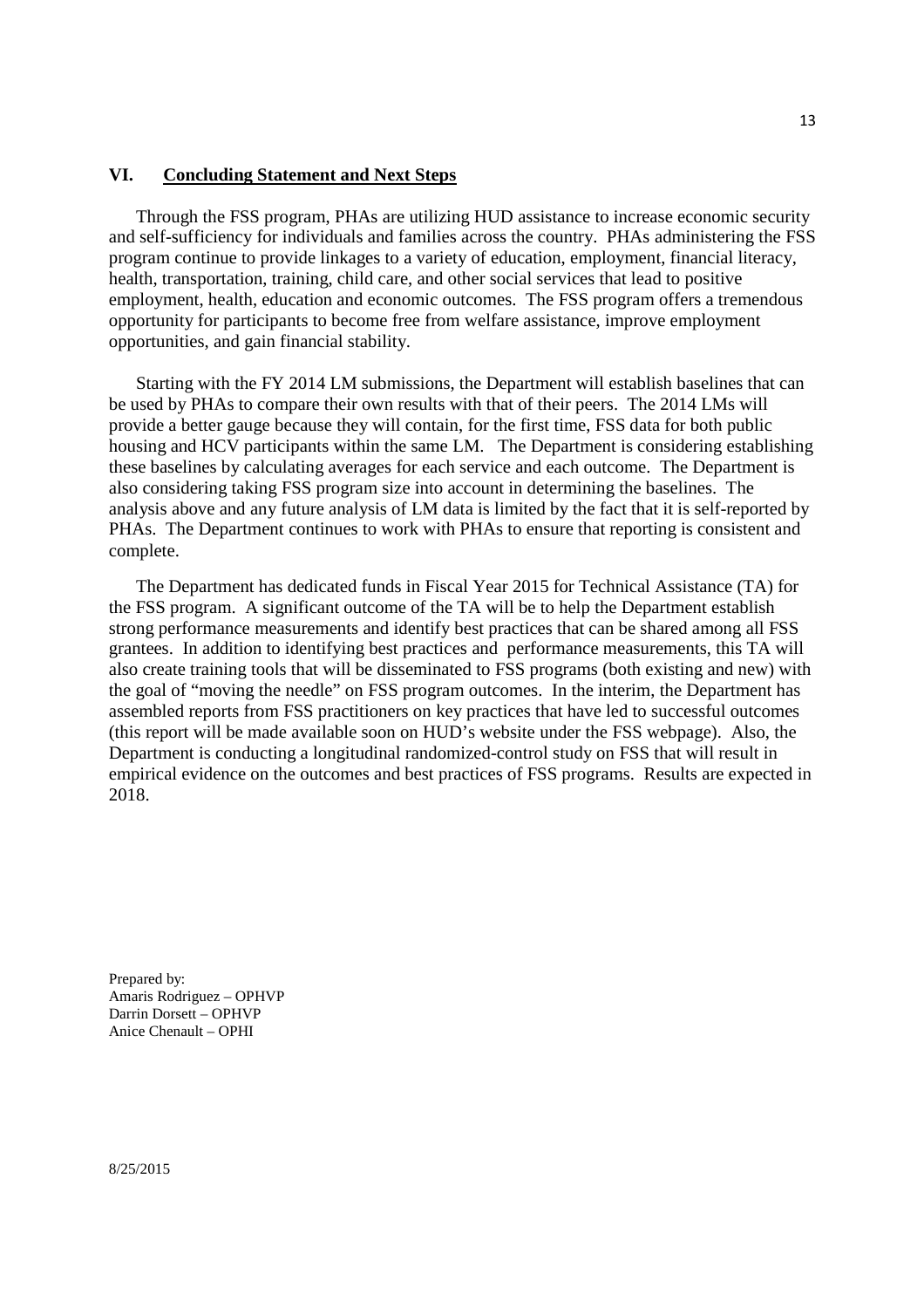# **Appendix A**

### **High and Low Performing PHAs: Analysis of HUD 50058 – PIC Details**

| <b>Rank</b>     | <u>---5-- - 0--0------5 - --- -</u> 0.<br>total_hou<br>seholds | avg_year<br>s_in_pro<br>gram | uate   | pct_grad grad_ran pct_drop<br>ĸ | out    | dropout_<br>rank | wage_in<br>crease | wage_inc<br>$\mathsf{L}$ rank | <b>GDW 40</b><br>$-30 - 30$ |
|-----------------|----------------------------------------------------------------|------------------------------|--------|---------------------------------|--------|------------------|-------------------|-------------------------------|-----------------------------|
|                 | 108                                                            | 4                            | 40.70% | 99                              | 8.30%  | 84               | 88.40%            | 91                            | 92.1                        |
| $\mathbf 2$     | 64                                                             | 3                            | 34.40% | 98                              | 12.50% | 75               | 91.40%            | 96                            | 90.5                        |
| 3               | 66                                                             | 2                            | 21.20% | 85                              | 6.10%  | 89               | 97.00%            | 99                            | 90.4                        |
| 4               | 134                                                            | 3                            | 17.20% | $\overline{74}$                 | 2.20%  | 96               | 100.00%           | 100                           | 88.4                        |
| 5               | 87                                                             | 3                            | 35.60% | 98                              | 16.10% | 68               | 89.50%            | 94                            | 87.8                        |
| 6               | 109                                                            | $\overline{c}$               | 29.40% | 95                              | 11.00% | 78               | 86.80%            | 87                            | 87.5                        |
| $\overline{7}$  | 50                                                             | 4                            | 20.00% | 82                              | 4.00%  | 92               | 87.50%            | 90                            | 87.4                        |
| 8               | 69                                                             | 3                            | 37.70% | 99                              | 20.30% | 58               | 91.20%            | 95                            | 85.5                        |
| 9               | 111                                                            | 4                            | 18.00% | 77                              | 9.00%  | 82               | 93.00%            | 97                            | 84.5                        |
| 10              | 34                                                             | 3                            | 32.40% | 97                              | 14.70% | 70               | 84.60%            | 82                            | 84.4                        |
| 11              | 53                                                             | 3                            | 20.80% | 84                              | 15.10% | 70               | 93.80%            | 98                            | 84                          |
| 12              | 67                                                             | 2                            | 26.90% | 93                              | 17.90% | 65               | 87.90%            | 90                            | 83.7                        |
| $\overline{13}$ | 276                                                            | 3                            | 25.70% | $\overline{91}$                 | 16.30% | 67               | 86.90%            | 88                            | 82.9                        |
| 14              | 65                                                             | 3                            | 26.20% | 92                              | 16.90% | 66               | 86.70%            | 87                            | 82.7                        |
| 15              | 76                                                             | 3                            | 25.00% | 90                              | 19.70% | 60               | 90.00%            | 95                            | 82.5                        |
| 16              | 137                                                            | 3                            | 20.40% | 83                              | 15.30% | 69               | 90.30%            | 95                            | 82.4                        |
| 17              | 360                                                            | 4                            | 23.90% | 89                              | 10.00% | 79               | 82.20%            | 76                            | 82.1                        |
| 18              | 231                                                            | 3                            | 17.70% | 76                              | 9.50%  | 80               | 88.60%            | 92                            | 82                          |
| 19              | 50                                                             | 3                            | 42.00% | 99                              | 18.00% | 64               | 82.40%            | 76                            | 81.6                        |
| 20              | 73                                                             | 2                            | 15.10% | 67                              | 8.20%  | 84               | 93.90%            | 98                            | 81.4                        |

**High Performing PHAs:**

**\*Rank is determined by the sum of (Graduation Rank X 40%) + (Dropout Rank X 30%) + (Wage Increase X 30%)**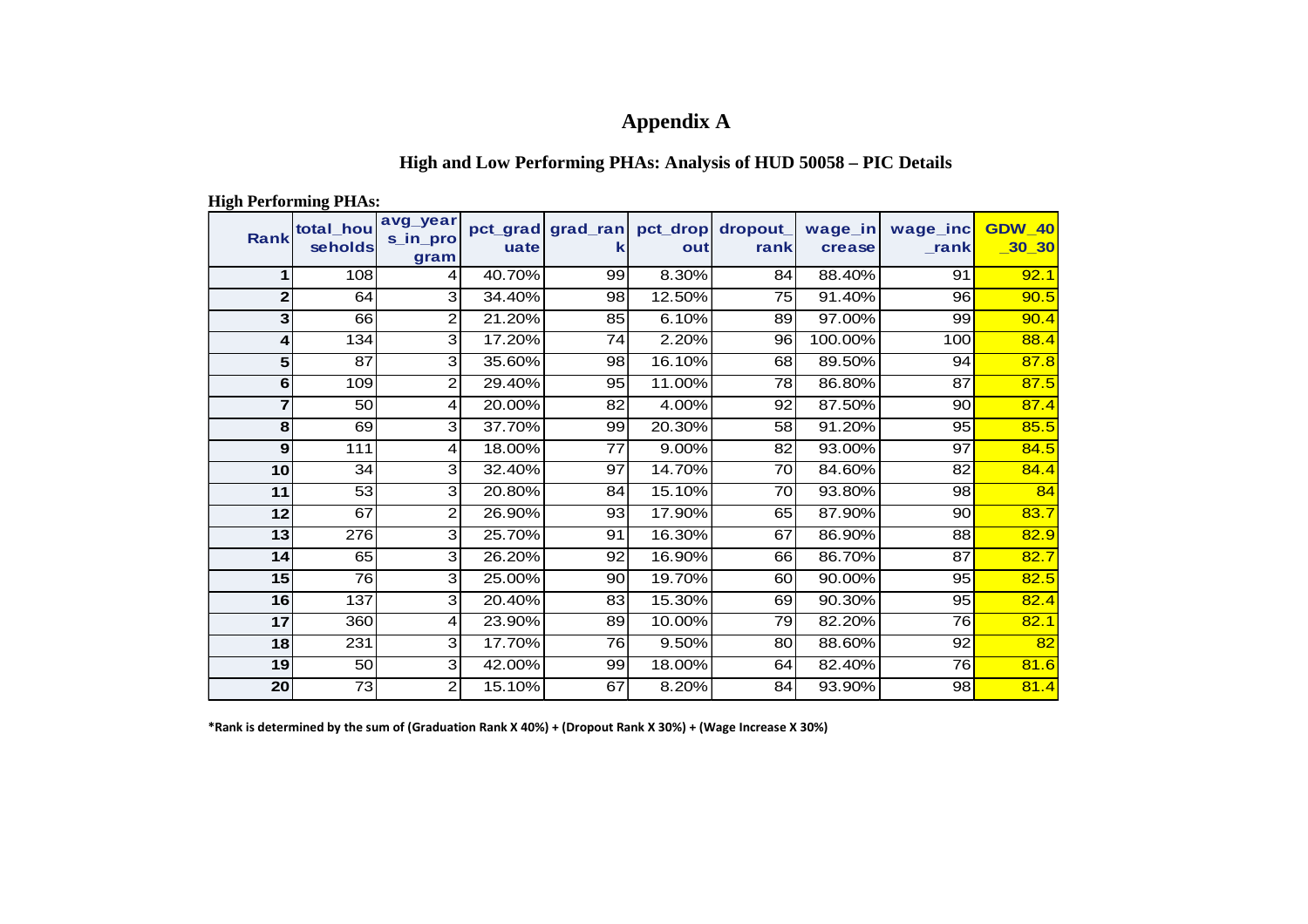### **Low Performing PHAs**

| <b>Rank</b> | total hou<br>seholds | avg_year<br>s_in_pro<br>gram | uate  | pct_grad grad_ran<br>k | pct_drop<br>out | dropout_<br>rank | wage_in<br>crease | wage_in<br>c_rank | <b>GDW 40</b><br>$\boxed{30}$ |
|-------------|----------------------|------------------------------|-------|------------------------|-----------------|------------------|-------------------|-------------------|-------------------------------|
| 705         | 166                  |                              | 0.60% | 8 <sup>1</sup>         | 22.90%          | 51               | 61.20%            | 9                 | 21.2                          |
| 706         | 51                   | 3                            | 0.00% | $\overline{7}$         | 31.40%          | 33               | 70.30%            | 28                | 21.1                          |
| 707         | 198                  | 4                            | 5.60% | 26                     | 46.00%          | 10 <sup>1</sup>  | 68.90%            | 24                | 20.6                          |
| 708         | 72                   | 3                            | 4.20% | 20                     | 45.80%          | 10               | 70.80%            | 30                | $\overline{20}$               |
| 709         | 644                  | 4                            | 8.70% | 41                     | 64.60%          | 2                | 61.50%            | 9                 | 19.7                          |
| 710         | 68                   | $\overline{2}$               | 7.40% | 34                     | 41.20%          | 17               | 52.00%            | $\mathbf{3}$      | 19.6                          |
| 711         | 29                   | 4                            | 6.90% | 31                     | 89.70%          |                  | 66.70%            | 21                | 19                            |
| 712         | 218                  | 2                            | 2.30% | 13                     | 64.20%          | $\overline{2}$   | 73.80%            | 42                | 18.4                          |
| 713         | 614                  | 3                            | 6.40% | 29                     | 46.70%          | 9                | 62.60%            | 11                | 17.6                          |
| 714         | 1,200                | 4                            | 6.20% | 28                     | 46.60%          | $\overline{9}$   | 63.30%            | 12                | 17.5                          |
| 715         | 80                   | $\overline{2}$               | 1.30% | 9                      | 45.00%          | 11               | 71.90%            | 35                | 17.4                          |
| 716         | 67                   | 3                            | 7.50% | 34                     | 49.30%          | 7                | 50.00%            | 3                 | 16.6                          |
| 717         | 1,713                | 3                            | 5.30% | 25                     | 55.10%          | 4                | 65.50%            | 17                | 16.3                          |
| 718         | 333                  | 3                            | 4.20% | 20                     | 43.50%          | 13               | 62.10%            | 10                | 14.9                          |
| 719         | 107                  | 2                            | 1.90% | 11                     | 39.30%          | 21               | 62.70%            | 11                | 14                            |
| 720         | 383                  | $\overline{2}$               | 5.70% | 27                     | 67.60%          |                  | 61.30%            | 9                 | 13.8                          |
| 721         | 755                  | 3                            | 5.30% | 25                     | 62.60%          | $\overline{2}$   | 58.00%            | 6                 | 12.4                          |
| 722         | 2,495                | 6                            | 3.10% | 16                     | 69.30%          |                  | 62.10%            | 10                | 9.7                           |
| 723         | 62                   |                              | 0.00% | 7                      | 45.20%          | 11               | 53.60%            | 4                 | 7.3                           |

**\*Rank is determined by the sum of (Graduation Rank X 40%) + (Dropout Rank X 30%) + (Wage Increase X 30%)**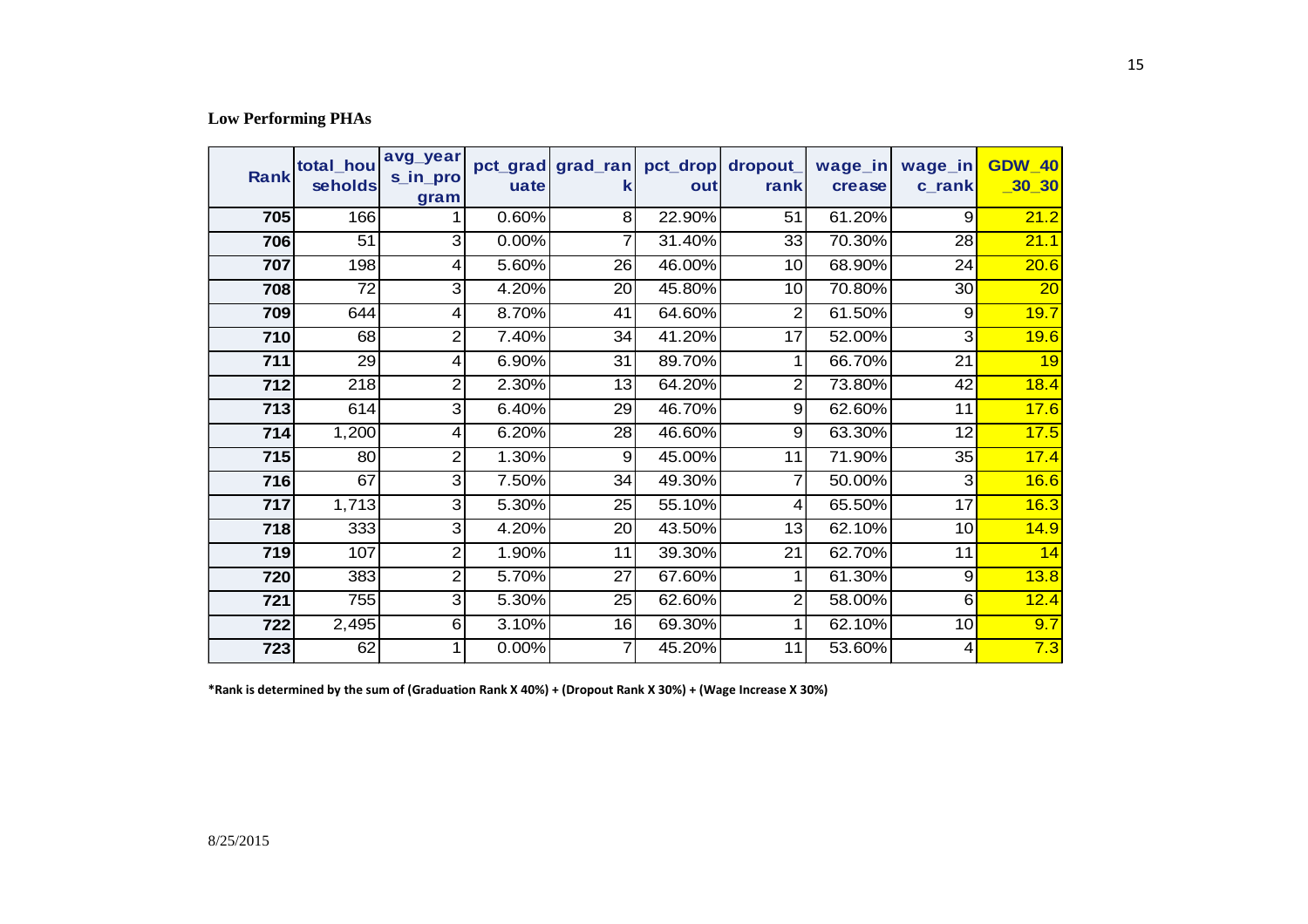|                                                                                                |                           |                 |                 | LIST OF ALL ACTIVILIES/SETVICES |                              |                        |                          |
|------------------------------------------------------------------------------------------------|---------------------------|-----------------|-----------------|---------------------------------|------------------------------|------------------------|--------------------------|
|                                                                                                |                           |                 |                 | Projection vs.                  | Actual >                     | % of People/Households | $%$ of ALL               |
| <b>Activities and Services</b>                                                                 | Unit                      | Projection      | <b>Actual</b>   | Actual (as a $\%$ )             | Projection                   | within a Category      | <b>People/Households</b> |
| Child Care-Families linked to Child<br>Care Services                                           | Households                | 5,043           | 5,382           | 106.7%                          | Y                            | 100.00%                | 9.9%                     |
|                                                                                                |                           |                 |                 |                                 |                              |                        |                          |
| Education-Participation in Adult Basic<br>Education                                            | Persons                   | 2,272           | 1,954           | 86.0%                           | $\mathbf N$                  | 16.63%                 | 3.4%                     |
| Education-Participation in ESL classes                                                         | Persons                   | 726             | 604             | 83.2%                           | ${\bf N}$                    | 5.14%                  | 1.0%                     |
| Education-Participation in High<br>School/GED program                                          | Persons                   | 2,696           | 2,492           | 92.4%                           | ${\bf N}$                    | 21.21%                 | 4.3%                     |
| <b>Education-Participation in Post</b><br>secondary classes                                    | Persons                   | 5,648           | 6,701           | 118.6%                          | Y                            | 57.02%                 | 11.5%                    |
| <b>Total Education Services</b>                                                                | <b>Persons</b>            | 11,342          | 11,751          | 103.6%                          | Y                            |                        | 20.2%                    |
| Financial Literacy-Classroom Setting<br>Financial Education (participation)                    | Persons                   | 9,104           | 8,479           | 93.1%                           | $\mathbf N$                  | 21.06%                 | 14.6%                    |
| Financial Literacy-Escrow accounts<br>established                                              | Persons                   | 10,295          | 11,093          | 107.8%                          | Y                            | 27.56%                 | 19.1%                    |
| Financial Literacy-Tax Preparation<br>assistance provided                                      | Persons                   | 7,223           | 7,628           | 105.6%                          | Y                            | 18.95%                 | 13.1%                    |
| Financial Literacy-Individualized<br>Counseling                                                | Persons                   | 10,792          | 12,041          | 111.6%                          | Y                            | 29.91%                 | 20.7%                    |
| Financial Literacy-IDA accounts (not<br>escrow) established<br><b>Total Financial Services</b> | Persons<br><b>Persons</b> | 1,721<br>39,135 | 1,013<br>40,254 | 58.9%<br>102.9%                 | N<br>$\overline{\mathbf{Y}}$ | 2.52%                  | 1.7%<br>69.2%            |

**Appendix B List of all Activities/Services**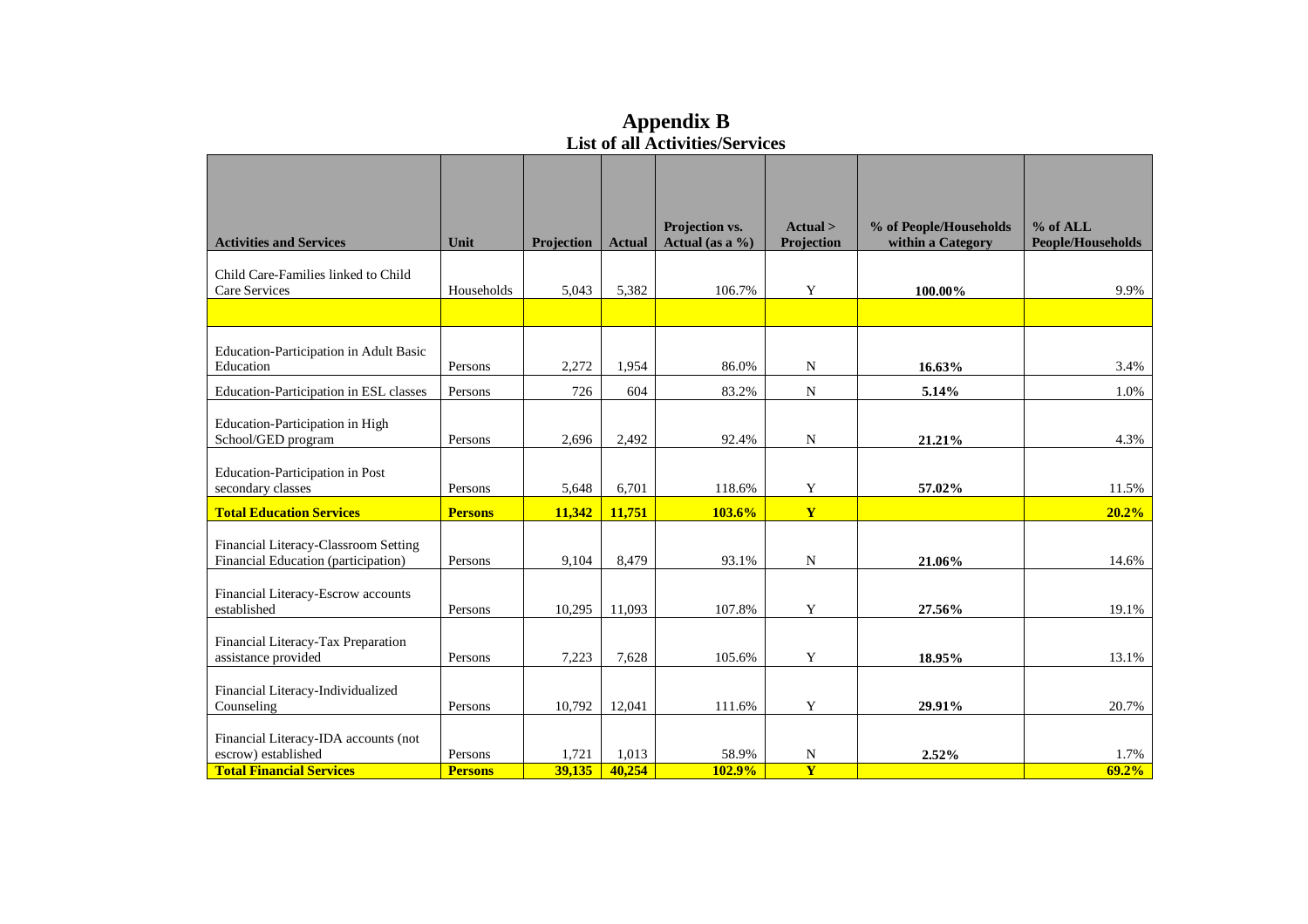| <b>Activities and Services</b>                                                 | Unit              | Projection | <b>Actual</b> | Projection vs.<br>Actual (as a $\%$ ) | Actual ><br>Projection | % of People/Households<br>within a Category | % of ALL<br><b>People/Households</b> |
|--------------------------------------------------------------------------------|-------------------|------------|---------------|---------------------------------------|------------------------|---------------------------------------------|--------------------------------------|
| Health-Referral for health care services<br>(physical/dental)                  | Persons           | 6.136      | 6,906         | 112.5%                                | Y                      | 65.87%                                      | 11.9%                                |
| Health-Referral for mental health<br>services                                  | Persons           | 2,262      | 2,752         | 121.7%                                | $\mathbf Y$            | 26.25%                                      | 4.7%                                 |
| Health-Referral for substance abuse<br>services                                | Persons           | 911        | 827           | 90.8%                                 | $\mathbf N$            | 7.89%                                       | 1.4%                                 |
| <b>Total Health Services</b>                                                   | <b>Persons</b>    | 9,309      | 10,485        | 112.6%                                | Y                      |                                             | 18.0%                                |
| Housing-Homeownership counseling                                               | Persons           | 6,794      | 7,586         | 111.7%                                | $\mathbf Y$            | 100.00%                                     | 13.0%                                |
|                                                                                |                   |            |               |                                       |                        |                                             |                                      |
| Service Coordination-Families<br>continuing to receive service<br>coordination | Households        | 43,157     | 49,576        | 114.9%                                | Y                      | 74.07%                                      | 91.6%                                |
| Service Coordination-Families<br>graduated                                     | Households        | 4,216      | 4,524         | 107.3%                                | Y                      | 6.76%                                       | 8.4%                                 |
| Service Coordination-New families<br>enrolled (new CoPs)                       | Households        | 10,356     | 12,831        | 123.9%                                | $\mathbf Y$            | 19.17%                                      | 23.7%                                |
| <b>Total Service Coordination</b><br>(households)                              | <b>Households</b> | 57,729     | 66,931        | 115.9%                                | Y                      |                                             | 123.7%                               |
| Service Coordination-Individuals<br>served (unduplicated count)                | Persons           | 48,051     | 70,981        | 147.7%                                | Y                      | 100.00%                                     | 122.1%                               |
|                                                                                |                   |            |               |                                       |                        |                                             |                                      |
| Training-Job Preparation/Counseling<br>(soft skills)-Completed                 | Persons           | 4.508      | 5,132         | 113.8%                                | Y                      | 18.03%                                      | 8.8%                                 |
| Training-Job Preparation/Counseling<br>(soft skills)-Enrolled                  | Persons           | 6,685      | 7,787         | 116.5%                                | Y                      | 27.36%                                      | 13.4%                                |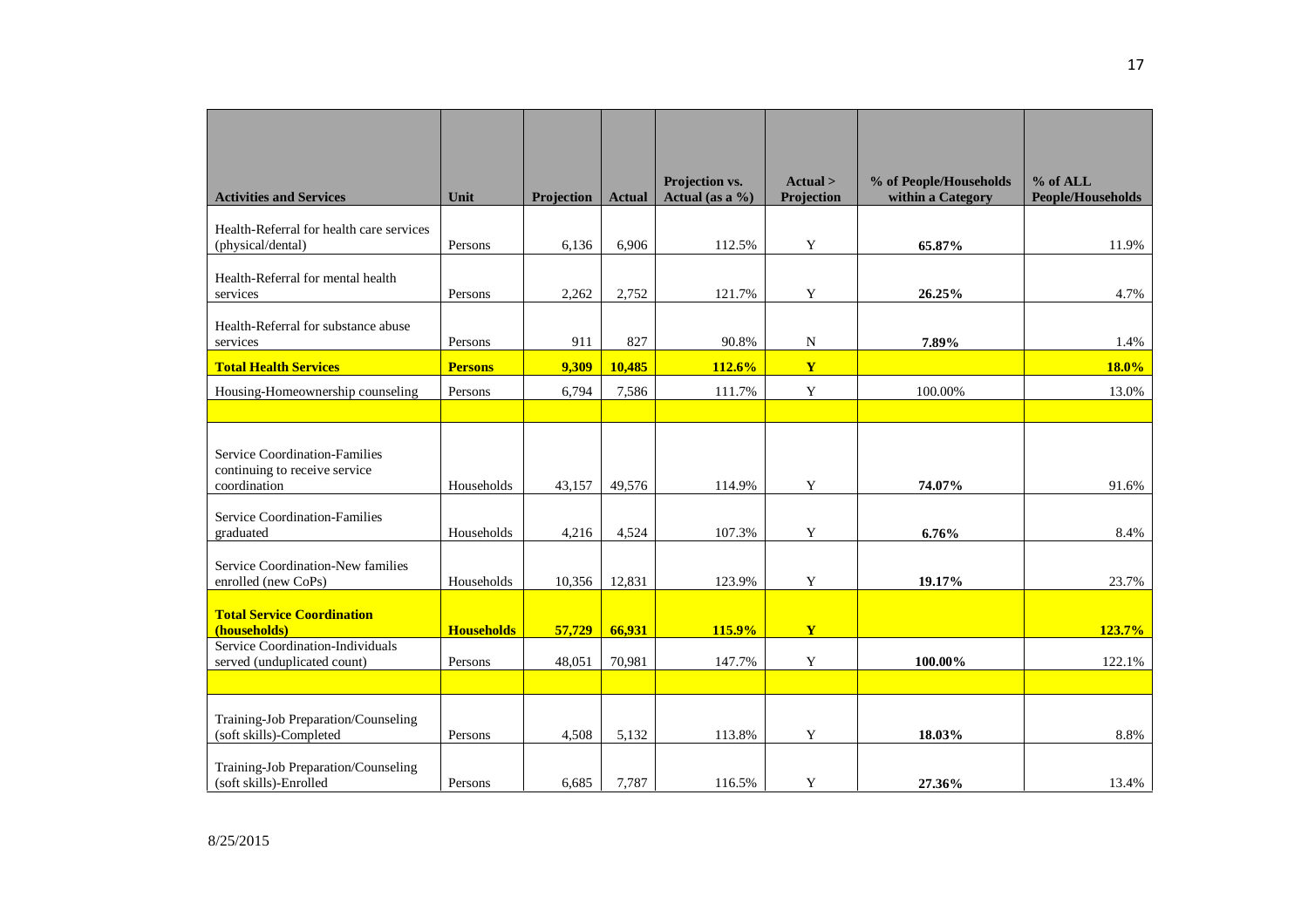| <b>Activities and Services</b>                                                      | Unit           | Projection | <b>Actual</b> | Projection vs.<br>Actual (as a $\%$ ) | Actual ><br>Projection | % of People/Households<br>within a Category | $%$ of ALL<br><b>People/Households</b> |
|-------------------------------------------------------------------------------------|----------------|------------|---------------|---------------------------------------|------------------------|---------------------------------------------|----------------------------------------|
| Training-Job Training (for specific<br>job/type of job)-Completed                   | Persons        | 2,527      | 2,690         | 106.5%                                | Y                      | 9.45%                                       | 4.6%                                   |
| Training-Job Training (for specific<br>job/type of job)-Enrolled                    | Persons        | 3,466      | 3,803         | 109.7%                                | Y                      | 13.36%                                      | 6.5%                                   |
| Training-Parenting/Household<br>Skills/Life Skills (non-job training)-<br>Completed | Persons        | 3,141      | 4,048         | 128.9%                                | Y                      | 14.22%                                      | 7.0%                                   |
| Training-Parenting/Household<br>Skills/Life Skills (non-job training)-<br>Enrolled  | Persons        | 4,208      | 5,000         | 118.8%                                | Y                      | 17.57%                                      | 8.6%                                   |
| <b>Total Job Training</b>                                                           | <b>Persons</b> | 24,535     | 28,460        | <b>116.0%</b>                         | Y                      |                                             | 48.9%                                  |
| Transportation-Transportation services<br>to enable service<br>provision/employment | Persons        | 3,492      | 4,394         | 125.8%                                | Y                      | 100.00%                                     | 7.6%                                   |
|                                                                                     |                |            |               |                                       |                        |                                             |                                        |
| Employment-Job Retention activities<br>(persons)                                    | Persons        | 10,131     | 11,403        | 112.6%                                |                        | 100.00%                                     | 19.6%                                  |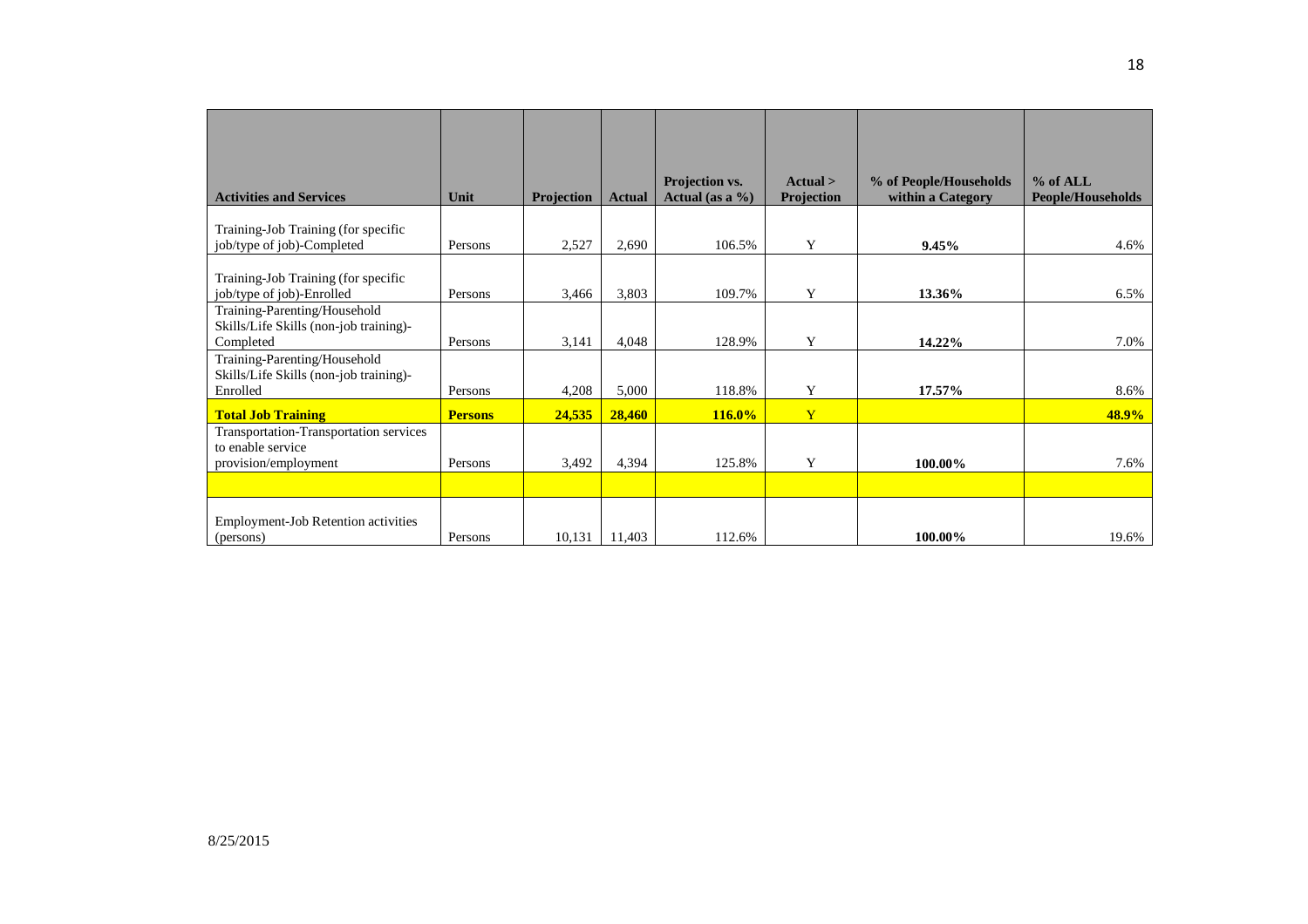# **List of all Outcomes**

|                                                                        | Unit           |            |               | Projections vs.    | Actual >    | % of People/Households<br>within a Category | $%$ of ALL        |
|------------------------------------------------------------------------|----------------|------------|---------------|--------------------|-------------|---------------------------------------------|-------------------|
| Program                                                                |                | Projection | <b>Actual</b> | Actual (as $a\%$ ) | Projection  |                                             | People/Households |
| <b>Education-Adult Basic Education-</b>                                |                |            |               |                    |             |                                             |                   |
| Completed - Persons                                                    | Persons        | 952        | 831           | 87.3%              | ${\bf N}$   | 15%                                         | 1%                |
| Education-Associates degree obtained                                   |                |            |               |                    |             |                                             |                   |
| - Persons                                                              | Persons        | 1,101      | 1,179         | 107.1%             | Y           | 22%                                         | 2%                |
| Education-Bachelors degree obtained -                                  |                |            |               |                    |             |                                             |                   |
| Persons                                                                | Persons        | 737        | 677           | 91.9%              | $\mathbf N$ | 13%                                         | 1%                |
| Education-Certification from technical                                 |                |            |               |                    |             |                                             |                   |
| school - Persons                                                       | Persons        | 1,220      | 1,417         | 116.1%             | $\mathbf Y$ | 26%                                         | 2%                |
|                                                                        |                | 362        | 308           | 85.1%              | N           | 6%                                          | 1%                |
| Education-ESL-Completed - Persons                                      | Persons        |            |               |                    |             |                                             |                   |
| Education-GED/High School diploma<br>obtained - Persons                | Persons        | 1,088      | 989           | 90.9%              | ${\bf N}$   | 18%                                         | 2%                |
|                                                                        |                |            |               |                    |             |                                             |                   |
| <b>Education Outcomes</b>                                              | <b>Persons</b> | 5,460      | 5,401         | 98.9%              | N           | <b>100%</b>                                 | 9%                |
| Employment-Employer-Provided                                           |                |            |               |                    |             |                                             |                   |
| health benefits obtained - Persons                                     | Persons        | 3,024      | 4,489         | 148.4%             | Y           | 11%                                         | 8%                |
|                                                                        |                |            |               |                    |             |                                             |                   |
| Employment-Employment increased                                        |                |            |               |                    |             |                                             |                   |
| from part-time to full-time (35+ hours)                                |                |            |               |                    |             |                                             |                   |
| - Persons                                                              | Persons        | 2,649      | 3,806         | 143.7%             | Y           | 10%                                         | 7%                |
|                                                                        |                |            |               |                    |             |                                             |                   |
| Employment-Employment obtained<br>(including apprenticeship) - Persons | Persons        | 5,017      | 9,041         | 180.2%             | Y           | 23%                                         | 16%               |
|                                                                        |                |            |               |                    |             |                                             |                   |
|                                                                        |                |            |               |                    |             |                                             |                   |
| Employment-Maintain employment<br>greater than one year - Persons      | Persons        | 8,686      | 15,424        | 177.6%             | Y           | 39%                                         | 27%               |